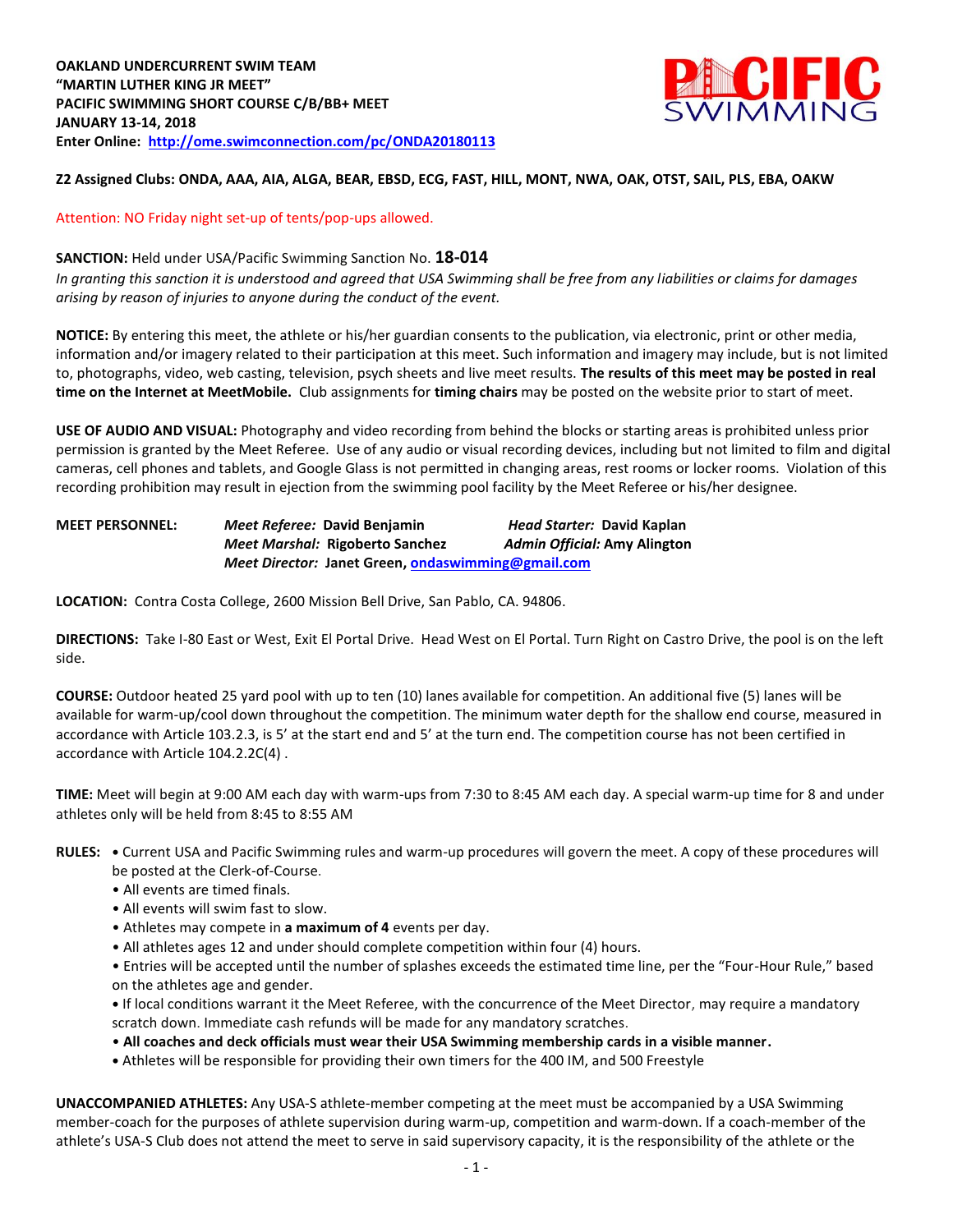athlete's legal guardian to arrange for supervision by a USA-S member-coach. The Meet Director or Meet Referee may assist the athlete in making arrangements for such supervision; however, it is recommended that such arrangements be made in advance of the meet by the athlete's USA-S Club Member-Coach.

**RACING STARTS:** Athletes must be certified by a USA-S member-coach as being proficient in performing a racing start, or must start the race in the water. It is the responsibility of the athlete or the athlete's legal guardian to ensure compliance with this requirement.

**RESTRICTIONS:** • Smoking and the use of other tobacco products is prohibited on the pool deck, in the locker rooms, in spectator

- seating, on standing areas and in all areas used by athletes, during the meet and during warm-up periods.
- Sale and use of alcoholic beverages is prohibited in all areas of the meet venue.
- No glass containers are allowed in the meet venue.
- No propane heater is permitted except for snack bar/meet operations.
- All shelters must be properly secured.
- Changing into or out of swimsuits other than in locker rooms or other designated areas is prohibited.

• Destructive devices, to include but not limited to, explosive devices and equipment, firearms (open or concealed), blades, knives, mace, stun guns and blunt objects are strictly prohibited in the swimming facility and its surrounding areas. If observed, the Meet Referee or his/her designee may ask that these devices be stored safely away from the public or removed from the facility. Noncompliance may result in the reporting to law enforcement authorities and ejection from the facility. Law enforcement officers (LEO) are exempt per applicable laws.

 Operation of a drone, or any other flying apparatus, is prohibited over the venue (pools, athlete/coach areas, spectator areas and open ceiling locker rooms) any time athletes, coaches, officials and/or spectators are present.

**ELIGIBILITY:** • Athletes must be current members of USA-S and enter their name and registration number on the meet entry card as they are shown on their Registration Card. If this is not done, it may be difficult to match the athlete with the registration and times database. The meet host will check all athlete registrations against the SWIMS database and if not found to be registered, the Meet Director shall accept the registration at the meet (a \$10 surcharge will be added to the regular registration fee). Duplicate registrations will be refunded by mail.

• Athletes in the "BB+" Division must have met at least the listed "BB" time standard. Athletes in the "B" Division must have met at least the listed "B" time standard. All entry times slower than the listed "B" time standard will be in the "C" Division. For 8&U, athletes in the "A" division must have met at least the listed "A" time standard.

• Entries with **"NO TIME" will not be ACCEPTED**.

• Entry times submitted for this meet will be checked against a computer database and may be changed in accordance with Pacific Swimming Entry Time Verification Procedures.

• Disabled athletes are welcome to attend this meet and should contact the Meet Director or Meet Referee regarding any special accommodations on entry times and seeding per Pacific Swimming policy.

• Athletes 19 years of age and over may compete in the meet for time only, no awards. Such athletes must have met standards for the 17-18 age group.

• The athlete's age will be the age of the athlete on the first day of the meet

**ENTRY PRIORITY:** Meet entries will not be accepted any earlier then December 8th, 2018. Entries from members of Zone 2 clubs **ONDA, AAA, AIA, ALGA, BEAR, EBSD, ECG, FAST, HILL, MONT, NWA, OAK, OTST, SAIL, PLS, EBA, OAKW** postmarked or entered online by 11:59 p.m. on January 3rd, 2018 will be given 1st priority acceptance. Entries from members of all Zone 2 clubs (year round and seasonal) postmarked or entered online between 12:00 am January 4th , 2018 and 11:59 pm January 5<sup>th</sup>, 2018 will be given 2nd priority acceptance. All entries from Zone 2, all other Pacific LSC Zones and other LSC's, either postmarked, entered online, or hand delivered by the entry deadline will be considered in the order that they were received.

**ENTRY FEES:** \$4.00 per event plus an \$8.00 participation fee per athlete. Entries will be rejected if payment is not sent at time of request. No refunds will be made, except mandatory scratch downs.

**ONLINE ENTRIES:** To enter online go to **<http://ome.swimconnection.com/pc/ONDA20180113>** to receive an immediate entry confirmation. This method requires payment by credit card. Swim Connection, LLC charges a processing fee for this service, equal to \$1 per athlete plus 5% of the total Entry Fees. Please note that the processing fee is a separate fee from the Entry Fees. If you do not wish to pay the processing fee, enter the meet using a mail entry. **Entering online is a convenience, is completely voluntary, and is in no way required or expected of an athlete by Pacific Swimming.** Online entries will be accepted through **Friday**, **January 5 th , 2018**.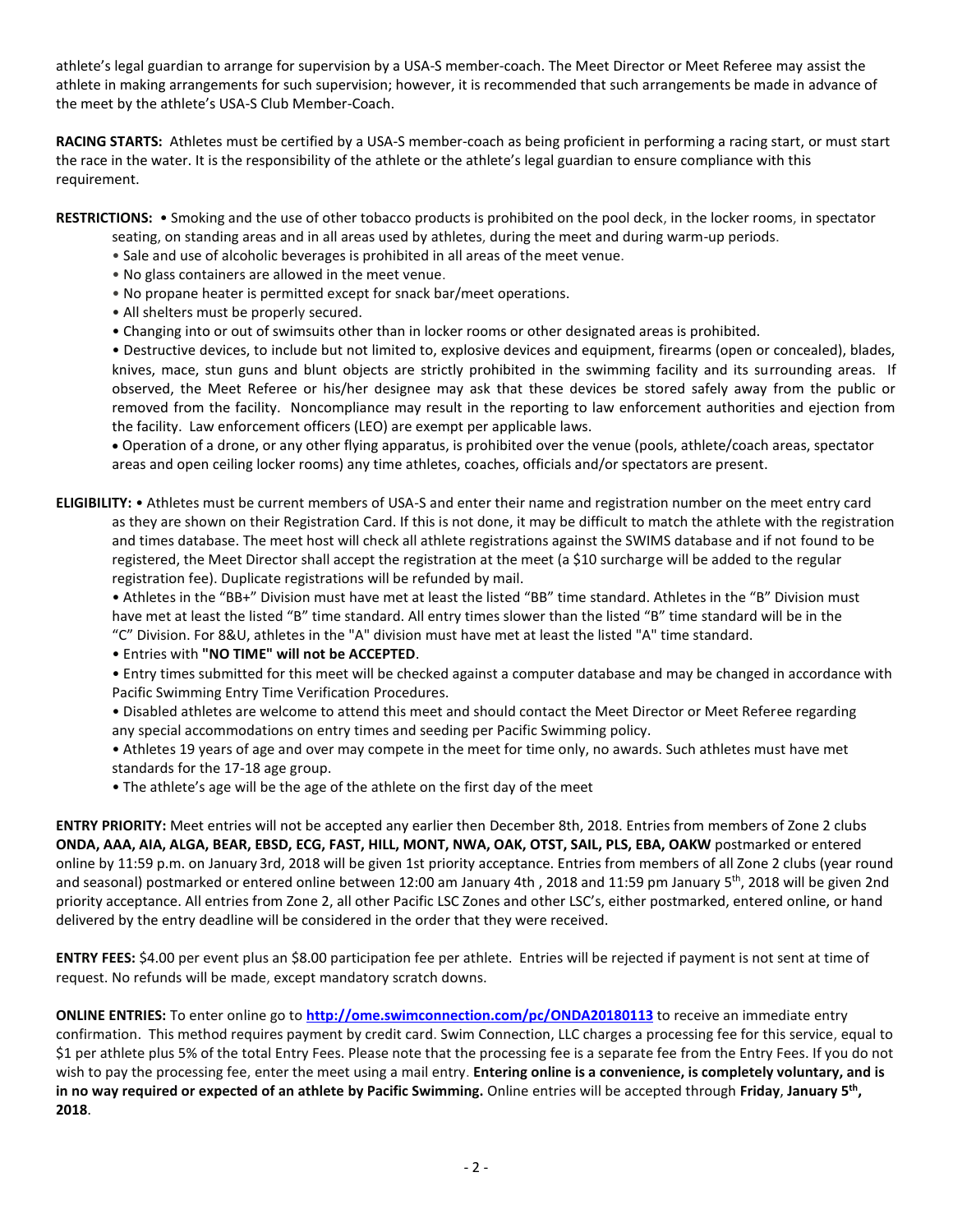**MAILED OR HAND DELIVERED ENTRIES**: Entries must be on the attached consolidated entry form. Forms must be filled out completely and printed clearly with athlete's best time. Entries must be postmarked by midnight, Wednesday, **January 3rd, 2018** or hand delivered by 6:30 p.m. Friday, **January 5th, 2018.** No late entries will be accepted. Requests for confirmation of receipt of entries should include a self-addressed envelope.

# **Make check payable to**: **OCPP**

**Mail entries to: Janet Green Handal Elizabeth Handal deliver entries to: Janet Green 4115 Oakmore Rd 4115 Oakmore Rd Oakland, CA 94602 Oakland, CA 94602**

**CHECK-IN:** The meet will be deck seeded. Athletes must check-in at the Clerk-of-Course. No event shall be closed more than 30 minutes before the scheduled start of the session. Close of check-in for all individual events shall be no more than 60 minutes before the estimated time of the start of the first heat of the event. Athletes who do not check in will not be seeded and will not be allowed to compete in that event.

**SCRATCHES:** Any athletes not reporting for or competing in an individual timed final event that they have checked in for shall not be penalized.

**AWARDS:** The first 8 places will be awarded for 9-10, 11-12, 13-14, 15-18 age groups in each division (C/B/BB+). 8 & U will be awarded in each division (PC-A, PC-B, and PC-C). All athletes achieving an A time for the first time will be awarded a standard A medal, regardless of place achieved in the event. No awards will be given for athletes 19 years of age and older. Note: Individual awards must be picked up at the meet. We will not mail or distribute awards after the meet.

**ADMISSION:** Free. A meet program will be available at a reasonable cost.

**SNACK BAR & HOSPITALITY:** A snack bar will be available throughout the competition. Coaches and working deck officials will be provided lunch. Hospitality will serve refreshments to timers and volunteers.

**MISCELLANEOUS:** No overnight parking is allowed. Facilities will not be provided after meet hours.

**MINIMUM OFFICIALS:** The Meet Referee shall conduct an inventory of Officials and shall compare the number of athletes entered against the number of Officials that worked representing each club per day of the meet. Those clubs who have not provided sufficient Officials in a day of the meet, in accordance with the table below, will be fined \$100 per missing Official per day.

| Club athletes entered in session | Trained and carded officials requested |  |  |  |  |  |
|----------------------------------|----------------------------------------|--|--|--|--|--|
| $1 - 10$                         |                                        |  |  |  |  |  |
| $11 - 25$                        |                                        |  |  |  |  |  |
| 26-50                            |                                        |  |  |  |  |  |
| $51 - 75$                        |                                        |  |  |  |  |  |
| 76-100                           |                                        |  |  |  |  |  |
| 100 or more                      |                                        |  |  |  |  |  |

### **EVENT SUMMARY**

| <b>SATURDAY</b>   |              |           |        | <b>SUNDAY</b>     |          |               |               |  |  |  |
|-------------------|--------------|-----------|--------|-------------------|----------|---------------|---------------|--|--|--|
| <b>8 &amp; UN</b> | $9 - 10$     | $11 - 12$ | 13-18  | <b>8 &amp; UN</b> | $9 - 10$ | $11 - 12$     | 13-18         |  |  |  |
| 25 BK             | 200 IM       | 200 IM    | 200 IM | 25 FL             | 200 FR   | <b>200 FR</b> | 200 FR        |  |  |  |
| <b>50 FR</b>      | <b>50 FR</b> | 50 FR     | 50 FR  | 50 BK             | 50 BK    | 50 BK         | 200 BK        |  |  |  |
| 25 BR             | 100 BK       | 100 BK    | 100 BK | 100 IM            | 100 IM   | 100 IM        | 200 FL        |  |  |  |
| 50 BR             | <b>50 BR</b> | 200 BR    | 200 BR | 100 FR            | 100 FR   | <b>100 FR</b> | <b>100 FR</b> |  |  |  |
| 50 FL             | 50 FL        | 100 FL    | 100 FL | <b>25 FR</b>      | 100 BR   | <b>50 FL</b>  | 100 BR        |  |  |  |
|                   | 500 FR       | 500 FR    | 500 FR |                   | 400 IM   | 400 IM        | 400 IM        |  |  |  |
|                   | (Open)       | (Open)    | (Open) |                   | (Open)   | (Open)        | (Open)        |  |  |  |

Athletes will be responsible for providing their own timers for the 400 IM, and 500 Freestyle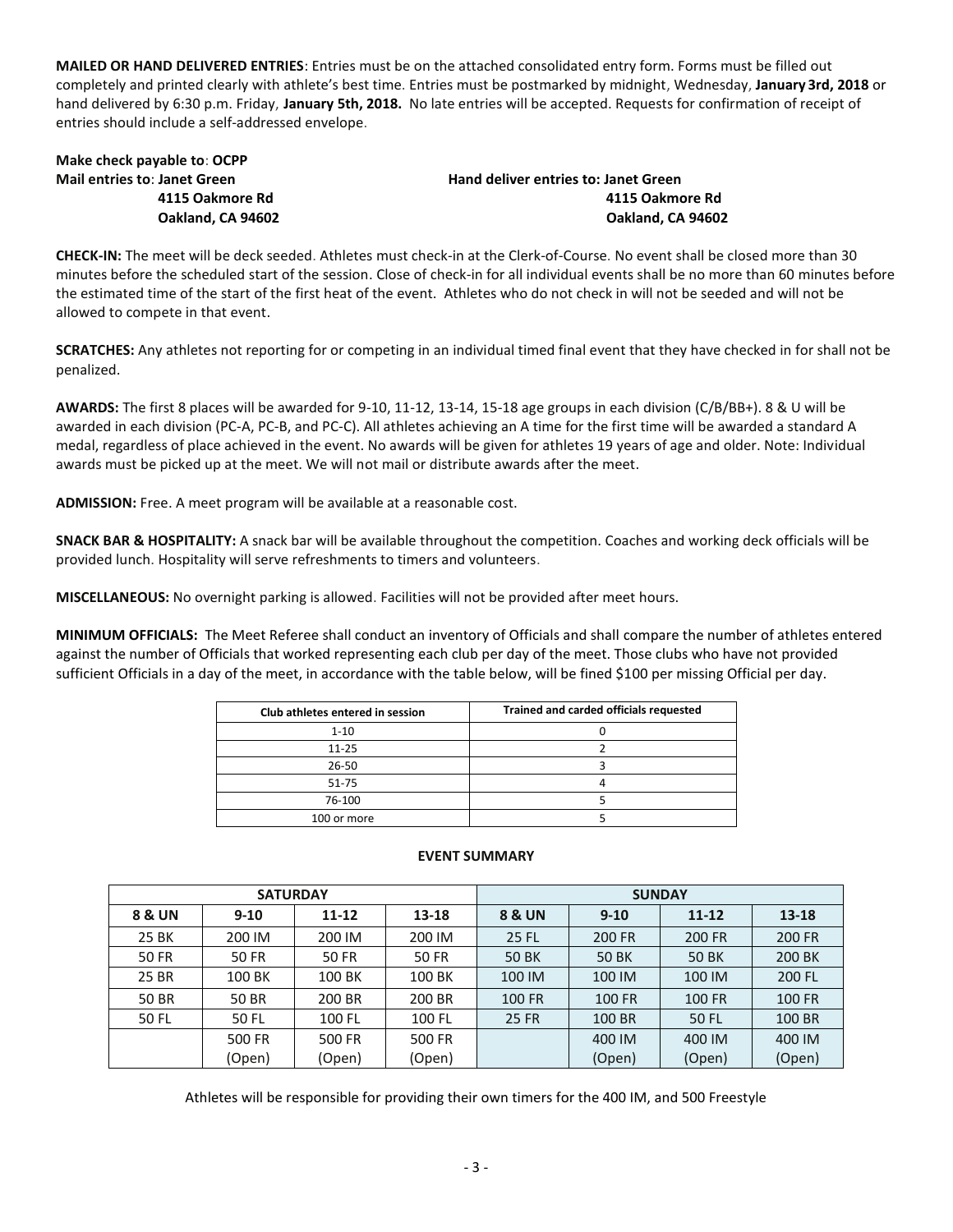| Saturday, January 13, 2018 |                    |               |  |  |
|----------------------------|--------------------|---------------|--|--|
| <b>EVENT#</b>              | <b>EVENT</b>       | <b>EVENT#</b> |  |  |
| $\mathbf{1}$               | 13-Over 200 I.M.   | 2             |  |  |
| 3                          | 11-12 200 I.M.     | 4             |  |  |
| 5                          | 9-10 200 I.M.      | 6             |  |  |
| $\overline{7}$             | 8-UN 25 Back       | 8             |  |  |
| 9                          | 13-Over 50 Free    | 10            |  |  |
| 11                         | 11-12 50 Free      | 12            |  |  |
| 13                         | 10-UN 50 Free      | 14            |  |  |
| 15                         | 13-Over 100 Back   | 16            |  |  |
| 17                         | 11-12 100 Back     | 18            |  |  |
| 19                         | 9-10 100 Back      | 20            |  |  |
| 21                         | 8-UN 25 Breast     | 22            |  |  |
| 23                         | 13-Over 200 Breast | 24            |  |  |
| 25                         | 11-12 200 Breast   | 26            |  |  |
| 27                         | 10-UN 50 Breast    | 28            |  |  |
| 29                         | 13-Over 100 Fly    | 30            |  |  |
| 31                         | 11-12 100 Fly      | 32            |  |  |
| 33                         | 10-UN 50 Fly       | 34            |  |  |
| 35                         | OPEN 500 Free      | 36            |  |  |
|                            |                    |               |  |  |

|               | Saturday, January 13, 2018 |                |  |
|---------------|----------------------------|----------------|--|
| <b>EVENT#</b> | <b>EVENT</b>               | <b>EVENT#</b>  |  |
| $\mathbf{1}$  | 13-Over 200 I.M.           | $\overline{2}$ |  |
| 3             | 11-12 200 I.M.             | 4              |  |
| 5             | 9-10 200 I.M.              | 6              |  |
| 7             | 8-UN 25 Back               | 8              |  |
| 9             | 13-Over 50 Free            | 10             |  |
| 11            | 11-12 50 Free              | 12             |  |
| 13            | 10-UN 50 Free              | 14             |  |
| 15            | 13-Over 100 Back           | 16             |  |
| 17            | 11-12 100 Back             | 18             |  |
| 19            | 9-10 100 Back              | 20             |  |
| 21            | 8-UN 25 Breast             | 22             |  |
| 23            | 13-Over 200 Breast         | 24             |  |
| 25            | 11-12 200 Breast           | 26             |  |
| 27            | 10-UN 50 Breast            | 28             |  |
| 29            | 13-Over 100 Fly            | 30             |  |
| 31            | 11-12 100 Fly              | 32             |  |
| 33            | 10-UN 50 Fly               | 34             |  |
| 35            | OPEN 500 Free              | 36             |  |

Use the following URL to find the time standards: <http://www.pacswim.org/swim-meet-times/standards>